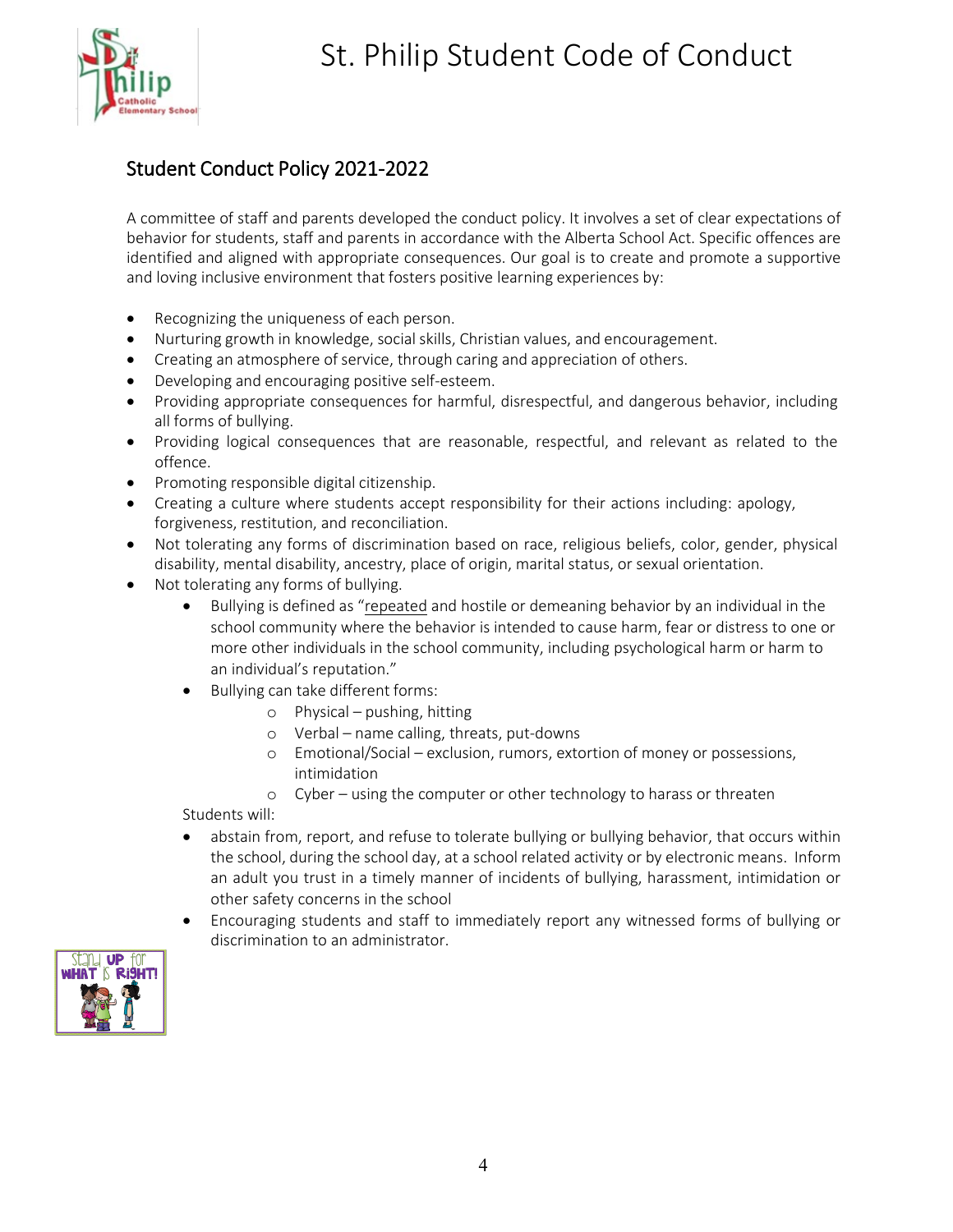

## ALBERTA SCHOOL ACT

Students have a right to be in school, but they also have related responsibilities.

The School Act Part 3 Section 31 reads as follows:

### Student Responsibilities

A student shall conduct himself/herself so as to reasonably comply with the following code of conduct:



- be diligent in pursuing the student's studies;
- attend school regularly and punctually;
- co-operate fully with everyone authorized by the board to provide education programs and other services;
- comply with the rules of the school;
- account to the student's teachers for the student's conduct;
- **Part Fights of others;**
- ensure the student's conduct contributes to a welcoming, caring, respectful and safe learning environment that respects diversity and fosters a sense of belonging;
- **F** refrain from, report and not tolerate bullying or bullying behavior directed toward others in the school building, during the school day or by electronic means;
- positively contribute to the student's school and community.

#### Parent Responsibility

Under Part 3 Section 32 of the School Act it states that parents have a corresponding responsibility to assist their child meet his or her responsibilities.

A parent of a student has the responsibility:

- to take an active role in the student's educational success, including assisting the student in complying with section 31,
- to ensure that the parent's conduct contributes to a welcoming, caring, respectful and safe learning environment,
- to co-operate and collaborate with school staff to support the delivery of supports and services to the student,
- to encourage, foster and advance collaborative, positive and respectful relationships with teachers, principals, other school staff and professionals providing supports and services in the school, and



• to engage in the student's school community.